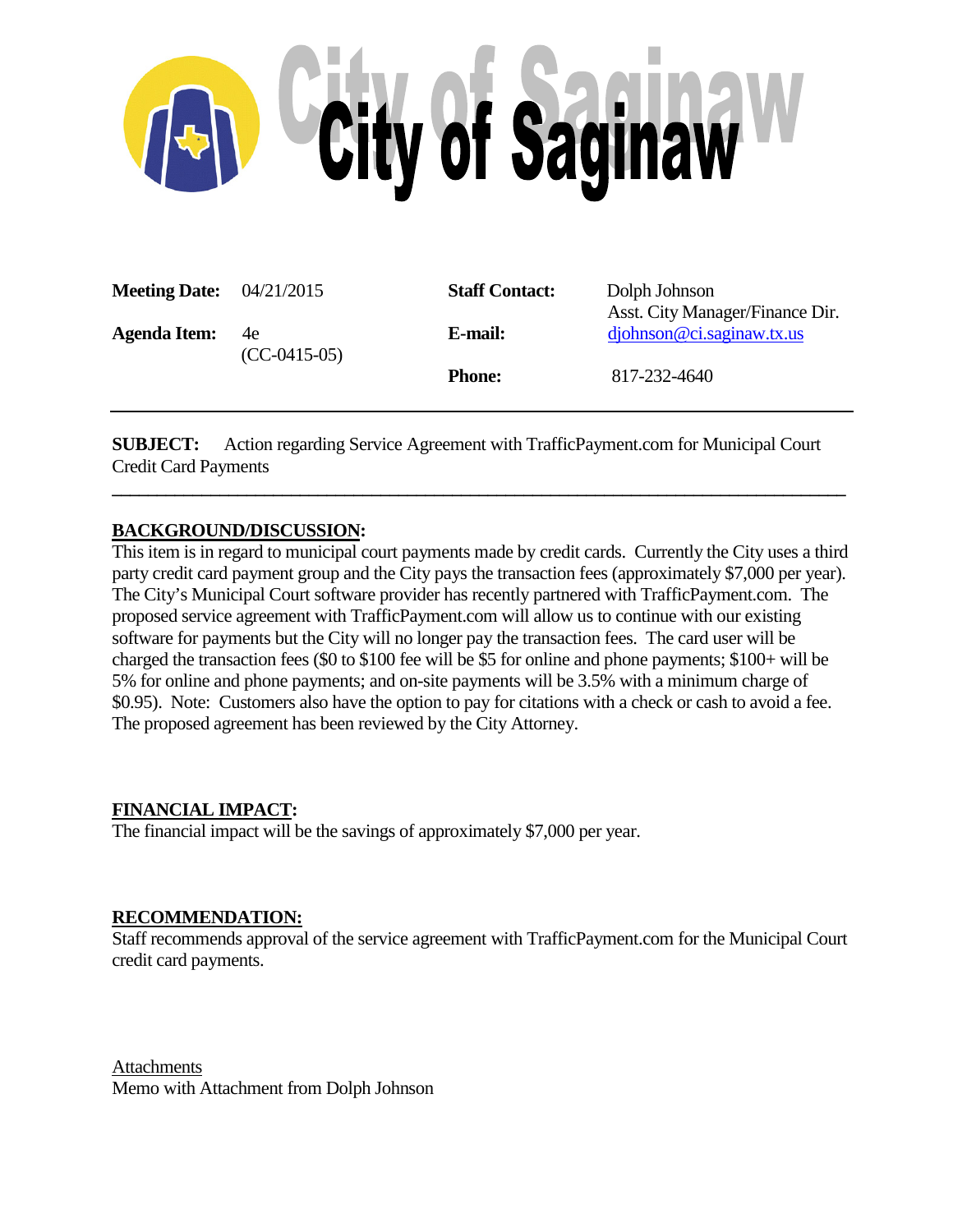# **MEMORANDUM**

**DATE:** April 16, 2015

**TO:** Nan Stanford, City Manager

**FROM:** Dolph Johnson, Assistant City Manager

RE: Municipal Court Credit Card Agreement

The City uses UDS software for our municipal court reporting and payments. UDS has now partnered with Traffic Payment for the telephone, online and on-site credit card payment solutions. We currently use Element, a third party credit card payment group. By switching to Traffic Payment we will be able to continue with our existing software and hardware (credit card swipers) and the City will no longer pay the credit card transaction fees resulting in a savings to the City of approximately \$7,000 per year. The transaction fees will now be paid by the card users at the following rates:

\$0 to \$100 fee will be \$5 for online and phone payments

\$100+ fee will be 5% for online and phone payments

On-site payments will be 3.5% with a minimum charge of \$0.95

Attached is a service agreement with Traffic Payment that has been reviewed and by the City Attorney. Staff recommends approval of the agreement.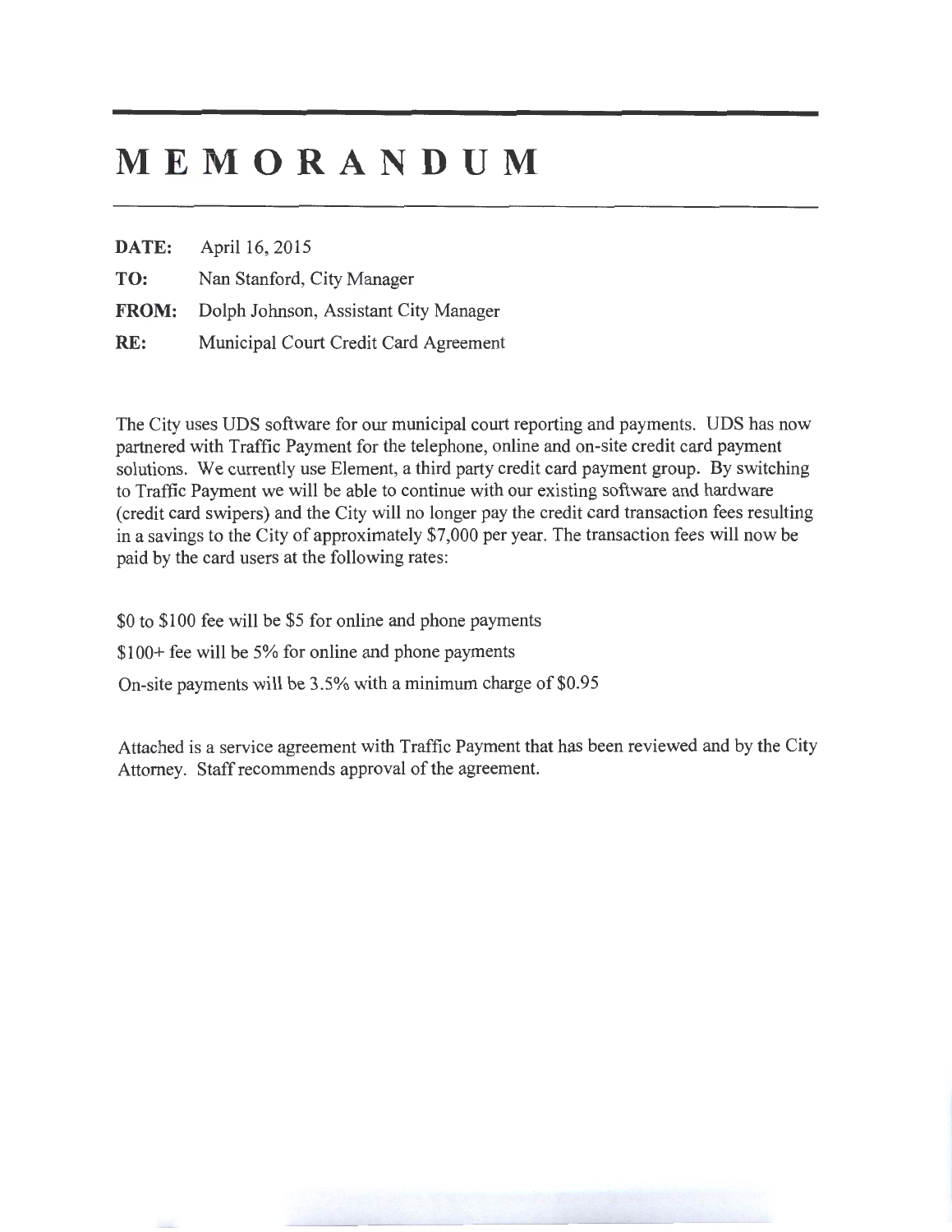

### **TrafficPayment.com Service Agreement**

Important - Read Carefully: This is an agreement between The Payment Group, LLC and its division, TRAFFICPAYMENT.COM ("TP"), a Texas limited liability company, and Saginaw, Texas ("Client"), for the license of TP telephone citation payment service, associated software, hardware, media materials, and electronic documentation. Client and TP are collectively referred to in this agreement as the "Parties". The purpose of this agreement is to state the terms and conditions under which TP will provide for Client telephone citation payment services and/or online citation payment services to individuals who have received citation(s) from Client for traffic or other legal violations ("End User").

#### Agreement

- 1. Services Provided: TP will provide pay-by-phone services via toll-free number during normal business hours. TP will also provide ancillary services for Client, including all necessary installation/setup, promotional assistance, credit card processing, payments to client's specified account(s), and access to real time online reporting. Client agrees to retain the service of TP to act as an agent for the limited purpose of receiving and processing debit and credit card payments. Client agrees to promptly clear all citations upon notice or posting by TP that payment for such citations has been received by TP. If a "chargeback" to a crediVdebit card occurs, TP will handle the matter and make the proper adjustment on the next Client report, and Client will then reinstate the affected citation(s) as remaining outstanding and unpaid.
- 2. Timing of Contract: TP will furnish the necessary setup and perform all services required to begin processing citation payments within twenty- four (24) hours, or as soon as is practicable thereafter, of the lime this contract and other paperwork are completed and received by TP.
- 3. Property of TP: All computer programs, written procedures, promotional materials, and other supporting items used in the work performed for Client shall be the property of TP, and shall be returned upon termination of this agreement.
- 4. Hardware and Software Requirements: In order to access posting of payments and view online reports, and communicate with TP, Client needs the following: Access to the Internet and ability to browse to TP administration website, an email address, an up-to-date copy of Adobe Reader to view reports, and a telephone line for TP to communicate with Client when a payment is received or for any other common communication.
- 5. Information Provided by Client: Client must provide the following to TP prior to startup:
	- a) Any and all standard contact information;
	- b) Bank routing number, bank account number (if using direct deposit); and
	- c) Bank account type for deposit of all payments (if using direct deposit).
- 6. Actions to be Performed by TP: TP will provide toll free pay-by-phone service during business hours, and paper check or electronic payment to the Client for all citations paid using TP. TP will provide all necessary technical support to maintain the payment system 24 hours a day, 7 days a week. TP will send or electronically deposit funds to Client on Wednesday of each week for the previous week's (Monday-Sunday) activity to the account or address specified.
- 7. Term and Cancellation of Contract; The term of this agreement shall begin on the date executed by both parties and shall continue in full force and effect from that date until it is terminated by thirty (30) days written notice from either party to the other.
- 8. lndemnitv: TP will hold harmless the Client for causes of action and damages resulting from the wrongful arrest of defendants due to TP's negligence in processing and reporting payments in accordance with this Agreement. To the extent allowed by law, Client will hold harmless TP for causes of action and damages resulting from the wrongful arrest of defendants due to Client's negligence in processing payments or errors in information generated by Client and furnished to TP. The liability of either Party to the other with respect to this Agreement shall not include any contingent liability or exemplary or consequential damages.
- 9. Reservation: All rights not expressly granted in this agreement are reserved by TP.
- 10. Support Services: TP will provide Client with support services related to all aspects of TP citation payment service. The TP web portal, software applications, electronic payments, online reports, and promotional materials are the specific services supported. Client may contact TP support services during business hours Monday through Friday 8:00am to 5:00pm, CST. It is understood that TP will charge End Users a processing fee for the use of its services, and in no event shall Client ever be responsible for any such fee.

Initials: " $TP"$   $\mathscr{L}\mathscr{L}$  "Client"